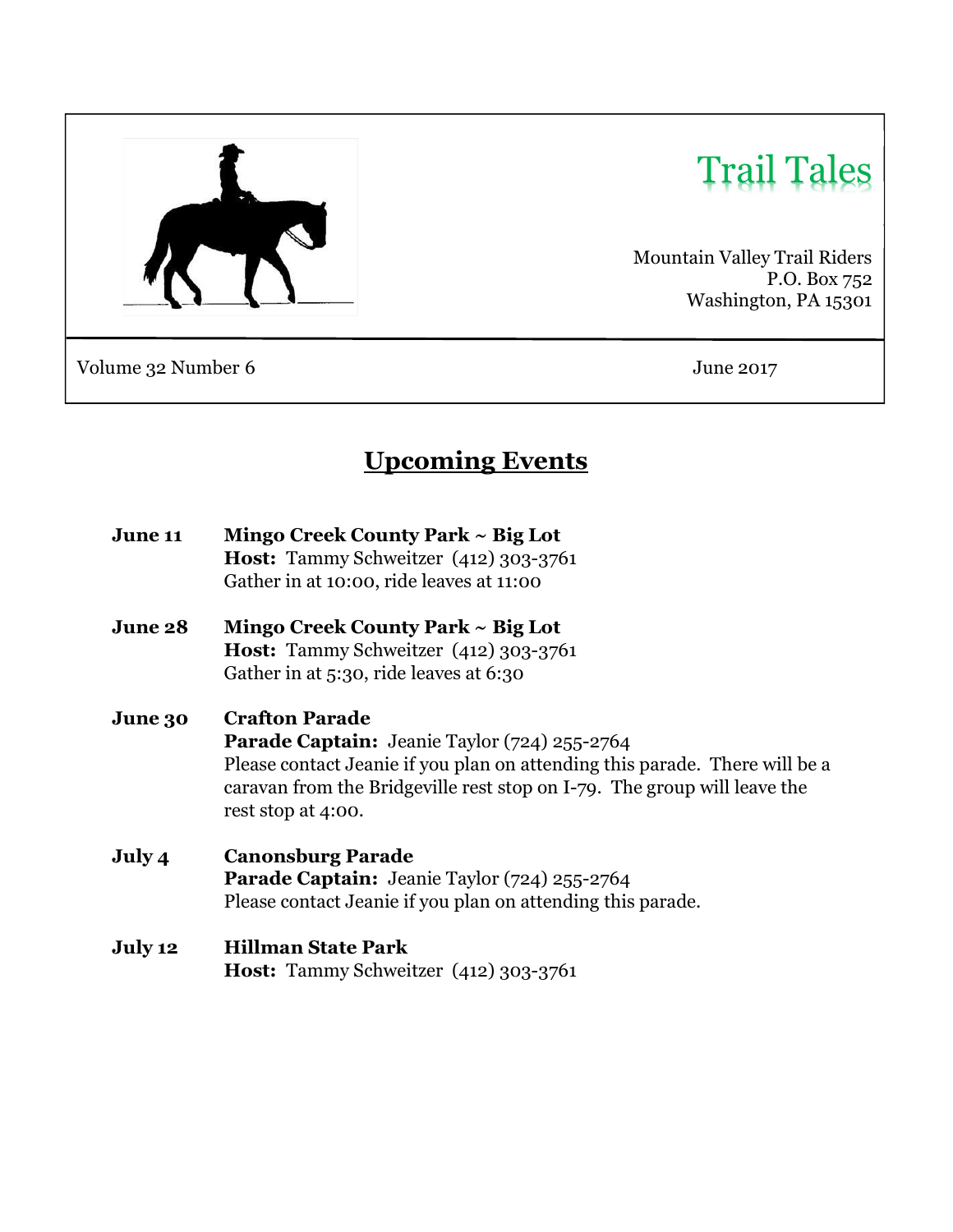## Reminders

The next club meeting will be **June 21st at 7:30** on the first floor of the Courthouse Square Building. Remember, meetings count as 1 point towards Participation Points for next year's membership. There will be a Director's Meeting at 7:00 prior to the regularly scheduled meeting.

If you have a change of mailing or e-mail address or are not receiving your newsletter, please make sure to notify Meaghan Hettinger at (724) 514-7781 or meaghan.hettinger@gmail.com. Keeping your current address updated with the club will ensure you continue to receive your newsletter and other club notifications.

Pictures are always needed for the club scrapbook. Please send a physical copy of the picture to Caitlin Woods Taylor at 211 Russie Ave., Bentleyville, PA 15330. You can also e-mail them to meaghan.hettinger@gmail.com.



Check out MVTR on Facebook! Just search Mountain Valley Trail Riders.

Members in attendance at the May meeting were Tammy Schweitzer, Patty Walker, Meaghan Hettinger, Marci and David Kirchner, Michelle Frye, Vince Peteya, Marge McCormick, Elaine Clemens Mowl, Diana Hughes, Jeanie Taylor, Barb Gregg, Roger Shumaker and Howard Anderson.

#### New Members

Welcome to new Club Members Robin Tucker and Robert Brown of Washington. We hope to see you at an event soon!

#### Happy Birthday!

Happy Birthday wishes for the month of June go out to Paul Baker, Micky Irey, and Vince Peteya! We hope everyone has a wonderful day!

The first Highway Clean-Up of the year was held by new host Kellie DiBattista on May 4th. There were five people in attendance. Due to the small turnout numbers, it took over two hours to gather the 18 bags of trash that were collected. A huge thank you to the people who were able to make the clean-up and also to Marci Kirchner for arranging the perfect parking spot! We hope more people are able to attend the next clean-up.

Patty Walker hosted a Mother's Day ride in Mingo Creek County Park on May 14th. She had four riders and they had a very nice ride!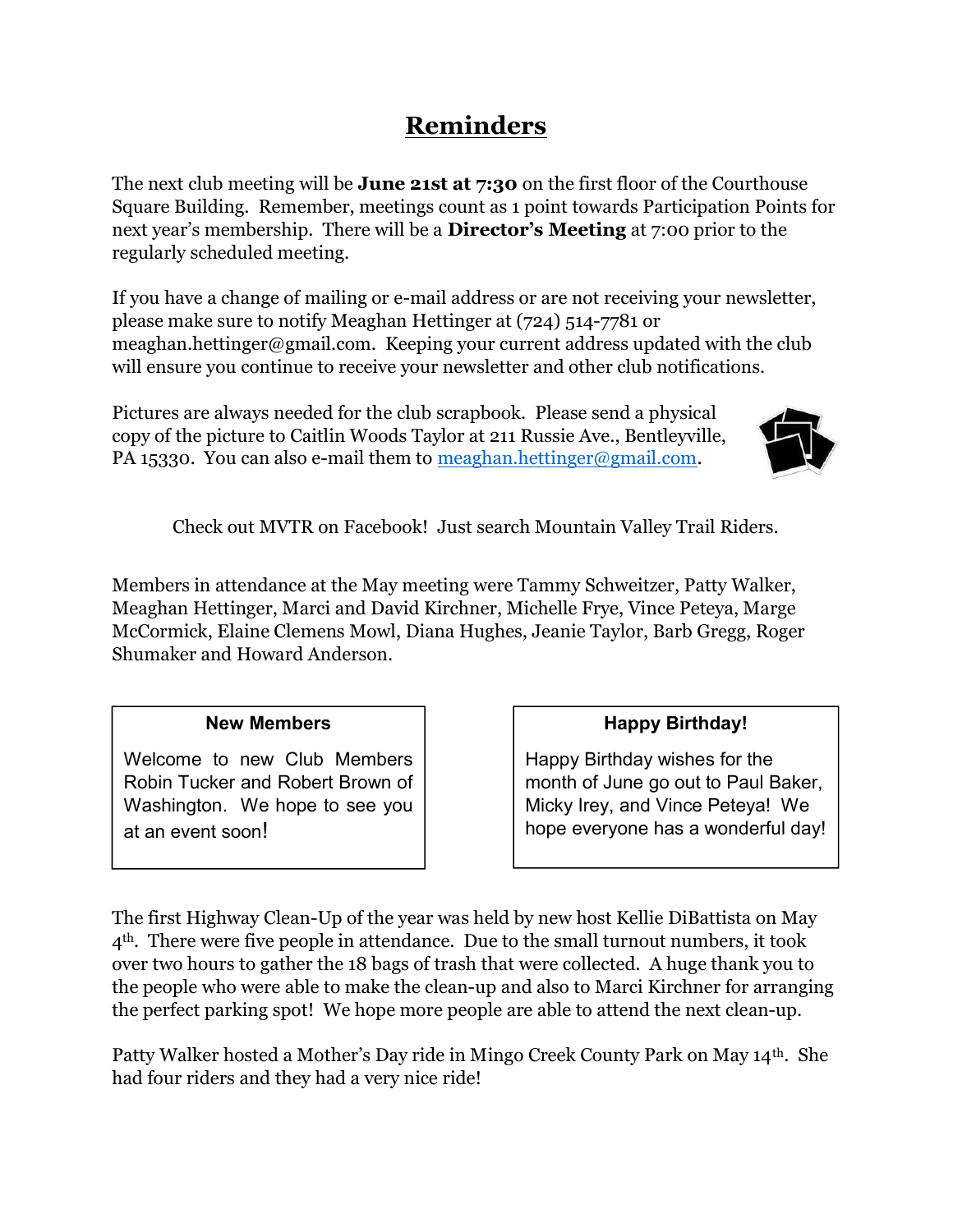### Hillman State Park

Patty Walker hosted the first ride of the season at Hillman on April 30<sup>th</sup>. The 17 riders in attendance all had a very good ride. There were no reports of unscheduled dismounts or other injuries reported. It had rained the day before the ride but the trails were still in good shape and held up well to the horses. The food after the ride was also wonderful!

Patty Walker also reported on a bridge install that took place at Hillman on May 3<sup>rd</sup>. Patty, the Bakers and a volunteer group worked for about four hours to install the bridge. Sarah, the representative for Raccoon, has stated that she needs to stop underestimating the horse people because they have done a wonderful job stepping up to work on the trails. Many thanks to Patty for her determination in keeping up with the situation at Raccoon and Hillman and to the Bakers for all their time, effort and machinery. The outcome for the horse people would have been much different without all your hard work!

## JTR Format Changes

There was much discussion at the May meeting on what changes were going to be made to the 2017 JTR.

The first change to made was to the name. This event will now be known as the MVTR Trail Challenge. It was felt that this name better reflects the new format of clustered obstacles.

Pre-registration and payment will be a requirement for this Trail Challenge. Registration will be limited to 72 spots. Once they have been filled we will no longer be accepting registrations. A spot is not reserved until payment is made. Payment can be made via Paypal on our website or by check sent to our mailbox. In the event that MVTR must cancel this event, \$20 will be refunded with \$5 being held by MVTR for administrative costs. Refunds will only be issued if the event is cancelled by MVTR. We cannot refund for any other reason.

Ride times will be assigned once payment is made. Riders will be sent out in groups of four every 10 minutes. The first riders will leave at 9:00 and the last riders will be sent out at 12:00. If you miss your ride time you may be assigned an empty time spot if one is available. However, it is possible we will not be able to give you a new ride time. Please be on time for your assigned ride out time slot!

Camping will be available in Area 10 on Friday night for MVTR members and to the general public on Saturday. Camping is free for members and \$10 per registration for non-members.